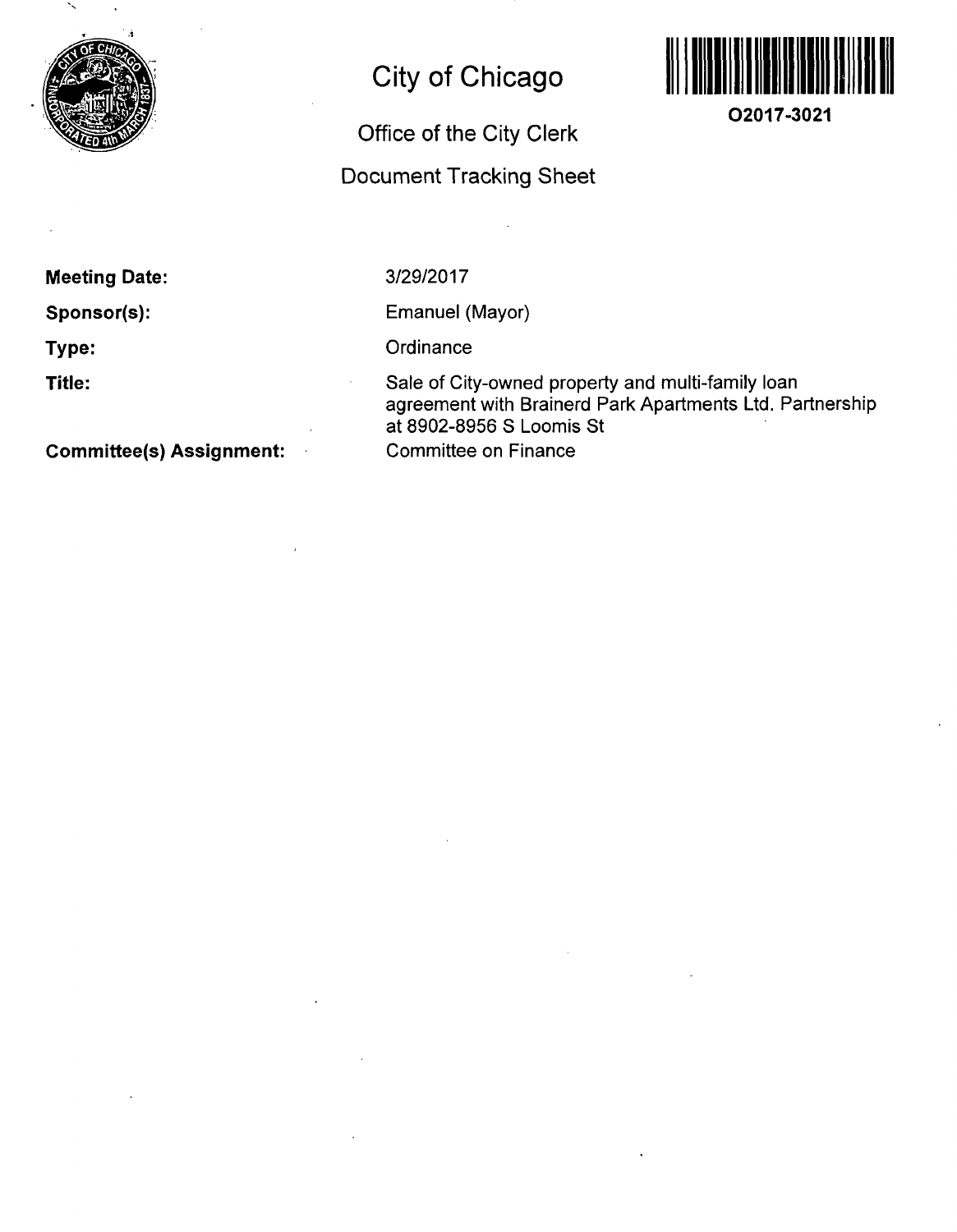# **ORDINANC E**

WHEREAS, the City of Chicago (the "City"), a home rule unit of government under Section 6(a), Article Vll of the 1970 Constitution of the State of Illinois, has heretofore found and does hereby find that there exists within the City a'serious shortage of decent, safe and sanitary rental housing available to persons of low and moderate income; and

WHEREAS, the City has determined that the continuance of a shortage of affordable rental housing is harmful to the health, prosperity, economic stability and general welfare ofthe City; and

WHEREAS, the City has certain funds available from a variety of funding sources ("Multi-Family Program Funds") to make loans and grants for the development of multi-family residential housing to increase the number of families served with decent, safe, sanitary and affordable housing and to expand the long-term supply of affordable housing, and such Multi-Family Program Funds are administered by the City's Department of Planning and Development ("DPD"); and

WHEREAS, DPD has preliminarily reviewed and approved the making of a loan to Brainerd Park Apartments Limited Partnership, an Illinois limited partnership (the "Borrower"), of which Brainerd Park GP, LLC, an Illinois limited liability company (the "General Partner"), is the sole general partner (of which Full Circle Communities, Inc., an Illinois not-for-profit corporation ("FCC"), is the managing member and Christian Community Health Center, an Illinois not-for-profit corporation, is a member), in an amount not to exceed \$1,900,000 (the "Loan"), to be funded from Multi-Family Program Funds pursuant to the terms and conditions set forth in Exhibit A attached' hereto and made a part hereof; and

WHEREAS, FCC desires to purchase twelve vacant. City-owned parcels of real property commonly known as 8902-8956 South Loomis Street, Chicago, Illinois (the "City Property"), forthe sum of Twelve and 00/100 Dollars (\$12.00) (i.e., \$1.00 per parcel), and which are legally described in Exhibit B attached hereto; and

WHEREAS, the appraised aggregate fair market value of the City Property is One Million One Hundred Twenty-Five Thousand Dollars (\$1,125,000); and

WHEREAS, FCC proposes to immediately reconvey the City Property to the Borrower; and

WHEREAS, Borrower proposes to cause to be constructed on the Property a multifamily housing project as described in Exhibit A attached hereto and incorporated herein (the "Project"); and

WHEREAS, by Resolution No. 17-017-21, adopted by the Plan Commission of the City (the "Plan Commission") on February 16, 2017, the Plan Commission recommended the sale ofthe City Property; and

WHEREAS, public notices advertising the intent ofthe Department to enter into a negotiated sale with Owner, and requesting alternative proposals appeared in the Chicago Sun-Times on February 24, and March 2 and 6, 2017; and

WHEREAS, no alternative proposals have been received by the deadline indicated in the

المائيية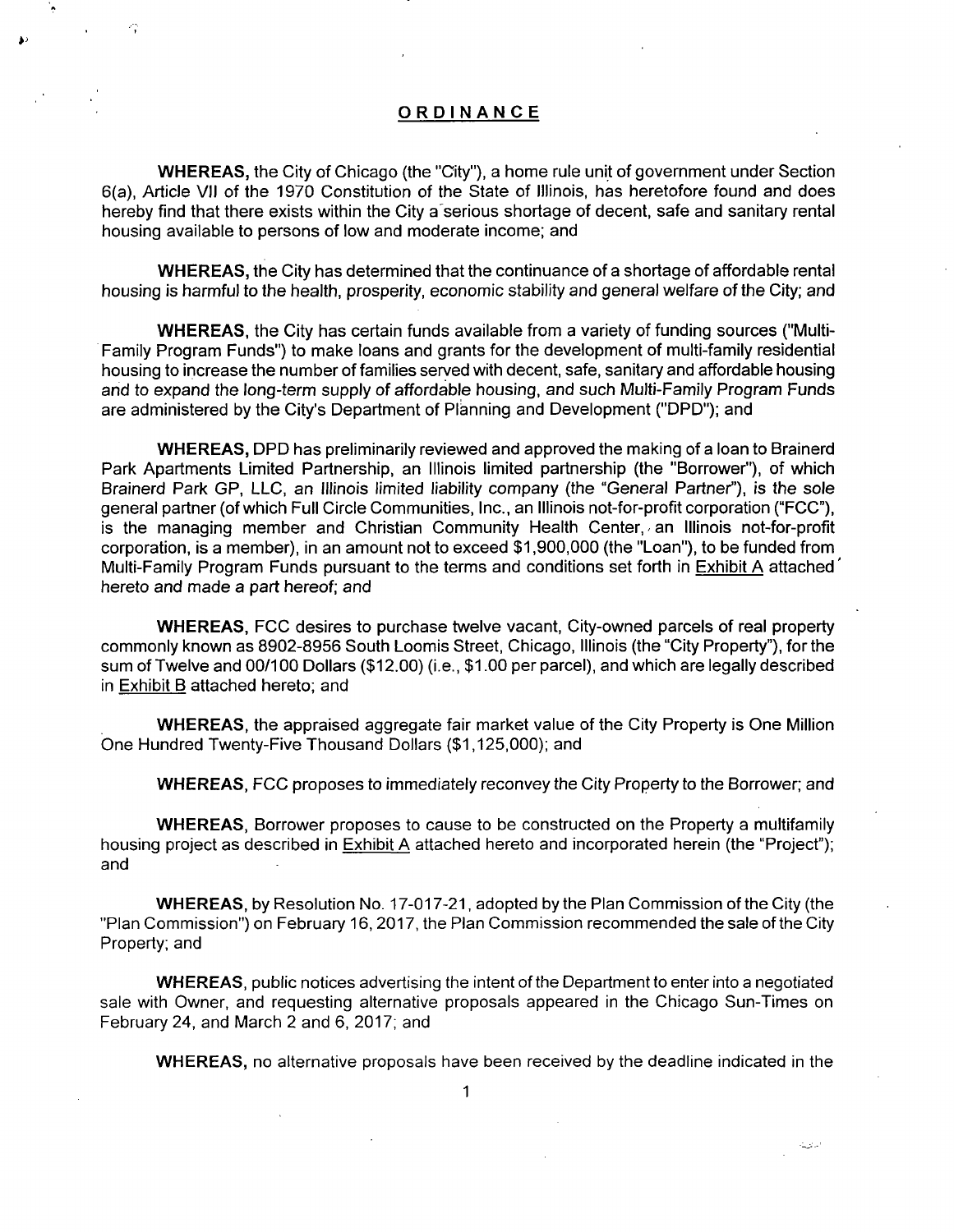# aforesaid notice; and

WHEREAS, the Illinois General Assembly pursuant to 20 ILCS 3805/7.28 (as supplemented, amended and restated from time to time, the "Act") has authorized a program allowing the allocation of certain tax credits for qualified donations made in connection with affordable housing projects; and

WHEREAS, on January 16, 2002, the City Council enacted an ordinance published in the Journal of Proceedings for such date at pages 77362 through 77366, inclusive, as amended by an ordinance adopted by City Council on September 4, 2003 and published in the Journal of Proceedings for such date at pages 6475 through 6626, inclusive, which authorized the establishment of a program (as supplemented, amended and restated from time to time, the "Donation Tax Credit Program") to be implemented by DPD in connection with the use of certain tax credits authorized by the Act; and

WHEREAS, the City's conveyance of the City Property to FCC may qualify under the Donation Tax Credit Program as an eligible donation, and may generate certain additional proceeds for the Project; and

## **B E IT ORDAINED BY THE CITY COUNCIL OF THE CITY OF CHICAGO:**

SECTION 1. Incorporation of Recitals. The above recitals are expressly incorporated in and made a part of this ordinance as though fully set forth herein.

SECTION 2. Loan. Upon the approval and availability of the Additional Financing as shown in Exhibit A hereto, the Commissioner of DPD (the "Commissioner") or any successor department thereto and a designee ofthe Commissioner (collectively, the "Authorized Officer") are each hereby authorized, subject to approval by the Corporation Counsel, to enter into and execute such agreements and instruments, and perform any and all acts as shall be necessary or advisable in connection with the implementation of the Loan. The Authorized Officer is hereby authorized, subject to the approval of the Corporation Counsel, to negotiate any and all terms and provisions in connection with the Loan which do not substantially modify the terms described in Exhibit A hereto. Upon the execution and receipt of proper documentation, the Authorized Officer is hereby authorized to disburse the proceeds of the Loan to the Borrower.

SECTION 3. Qualification as Affordable Housing. The Project shall be deemed to qualify as "Affordable Housing" for purposes of Chapter 16-18 of the Municipal Code of Chicago. Section 2-45-115 of the Municipal Code of Chicago shall not apply to the Project or the Property (as defined on Exhibit A hereto).

SECTION 4. Agreement. The sale of the City Property to FCC in the amount of Twelve and 00/100 Dollars (\$12.00) is hereby approved. This approval is expressly conditioned upon the City entering into a Loan agreement with the Borrower.

SECTION 5. Deed. The Mayor or his proxy is authorized to execute, and the City Clerk is authorized to attest, one or more quitclaim deeds conveying the City Property to FCC, orto a land trust of which FCC is the sole beneficiary, or to a business entity of which the FCC is the sole controlling party or which is comprised ofthe same principal parties, for immediate re-conveyance to the Borrower.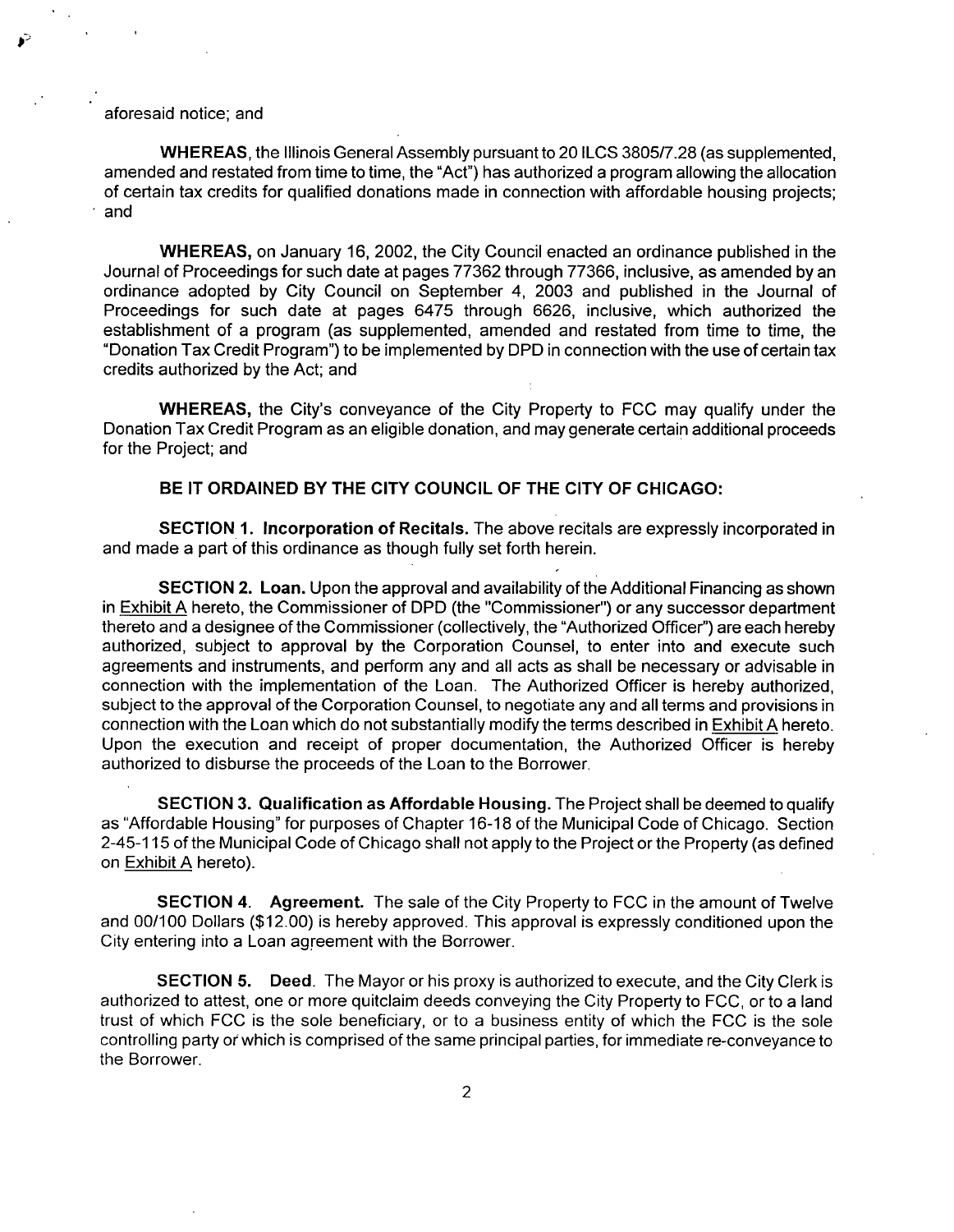The following provisions shall govern the City's conveyance of the City Property to FCC:

(i) Form of Quitclaim Deed. The City shall convey to FCC title to the City Property by quitclaim deed for the sum of Twelve and 00/100 Dollars (\$12.00), which shall be paid by FCC to the City on the date the City conveys the City Property. FCC acknowledges and agrees that the City Property has an appraised fair market value price of approximately One Million One Hundred Twenty-Five Thousand Dollars (\$1,125,000). Without limiting the quitclaim nature ofthe deed, the conveyance of and title to the City Property shall, in addition to the provisions of this Ordinance, be subject to:

- (a) general real estate taxes and any special assessments or other taxes;
- (b) all easements, encroachments, covenants and restrictions of record and not shown of record;
- (c) such other title defects as may exist; and
- (d) any and all exceptions caused by the acts of FCC, its affiliates or its agents.

(ii) Taxes. The City shall use reasonable efforts to obtain the waiver or release of any delinguent real estate taxes or tax liens on the City Property prior to the closing, to the extent such taxes or tax liens can be waived or released through submission of an abatement letter to the Cook County Treasurer, a motion to vacate a tax sale or a petition for exemption. If the City is unable to obtain the waiver or release of any such tax liens or is unable to cause the title company to insure over such tax liens, or if the City Property is encumbered with any other unpermitted exceptions, FCC shall have the option to do one of the following: (a) accept title to the City Property subject to the unpermitted exceptions, which shall then become permitted exceptions; or (b) elect not to purchase the City Property.

(iii) Financing. Neither FCC nor the Borrower shall, without prior written consent of DPD, which shall be in DPD's sole discretion, engage in any financing or other transaction which would create an encumbrance or lien on the City Property (other than Financing described on Exhibit A).

(iv) Closing. The closing for the City Property to FCC and FCC's re-conveyance of the City Property to the Borrower shall take place simultaneously and sequentially and on such date and at such place as the parties may mutually agree to in writing.

(v) Recordation of Quitclaim Deed(s). FCC shall promptly record, or cause to be recorded, the quitclaim deed(s) for the City Property in the Office of the Recorder of Deeds of Cook County, Illinois. FCC or the Borrower shall pay all costs for so recording the quitclaim deed(s).

(vi) Escrow. In the event that FCC requires conveyance through an escrow, FCC shall pay all escrow fees.

(vii) "AS IS" SALE. FCC ACKNOWLEDGES THAT IT HAS HAD ADEQUATE OPPORTUNITY TO INSPECT AND EVALUATE THE STRUCTURAL, PHYSICAL AND ENVIRONMENTAL CONDITION AND RISKS OF THE PROPERTY AND ACCEPTS THE RISK THAT ANY INSPECTION MAY NOT DISCLOSE ALL MATERIAL MATTERS AFFECTING THE

3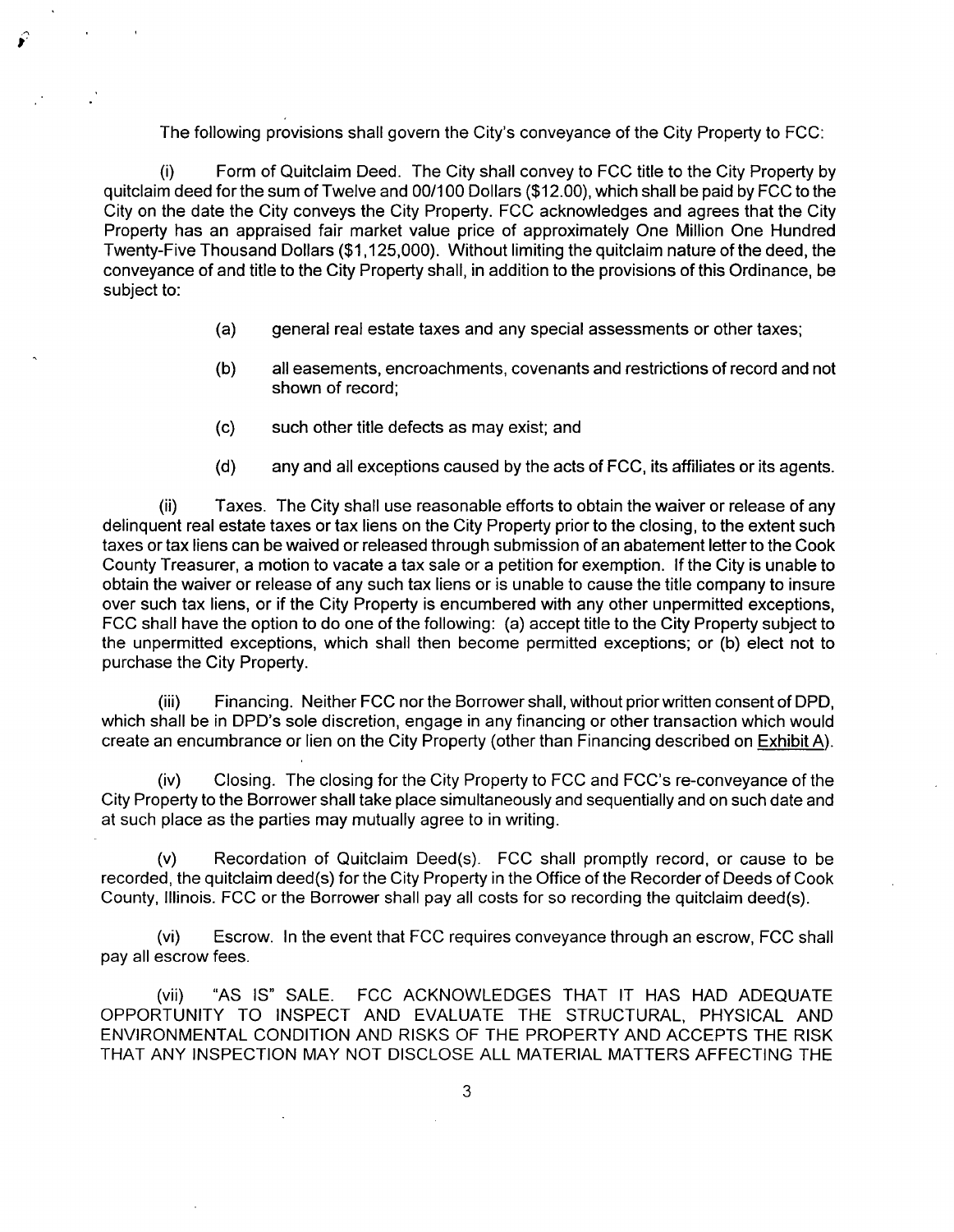PROPERTY (AND ANY IMPROVEMENTS THEREON). FCC OR THEIR REPRESENTATIVE MUST OBTAIN A RIGHT OF ENTRY AGREEMENT FROM THE CITY PRIOR TO ACCESSING THE PROPERTY AT ANY TIME PRIOR TO CONVEYANCE. THE CITY MUST APPROVE THE SCOPE OF WORK ASSOCIATED WITH THE RIGHT OF ENTRY BEFORE IT IS CONDUCTED. FCC AGREES TO ACCEPT THE PROPERTY IN ITS "AS IS," "WHERE IS" AND "WITH ALL FAULTS" CONDITION AT CLOSING WITHOUT ANY COVENANT, REPRESENTATION OR WARRANTY, EXPRESS OR IMPLIED, OF ANY KIND, AS TO THE STRUCTURAL, PHYSICAL OR ENVIRONMENTAL CONDITION OF THE PROPERTY OR THE SUITABILITY OF THE PROPERTY FOR ANY PURPOSE WHATSOEVER. FCC ACKNOWLEDGES THAT IT IS RELYING SOLELY UPON ITS OWN INSPECTION AND OTHER DUE DILIGENCE ACTIVITIES AND NOT UPON ANY INFORMATION (INCLUDING, WITHOUT LIMITATION, ENVIRONMENTAL STUDIES OR REPORTS OF ANY KIND) PROVIDED BY OR ON BEHALF OF THE CITY OR ITS AGENTS OR EMPLOYEES WITH RESPECT THERETO. FCC AGREES THAT IT IS FCC'S SOLE RESPONSIBILITY AND OBLIGATION TO PERFORM ANY ENVIRONMENTAL REMEDIATION WORK AND TAKE SUCH OTHER ACTION AS IS NECESSARY TO PUT THE PROPERTY IN A CONDITION WHICH IS SUITABLE FOR ITS INTENDED USE.

(viii) Environmental Requirements:

1. Phase I Environmental Site Assessment (ESA) must be conducted in conformance with ASTM E- 1527-13 is required and must be performed within 180 days prior to closing. A reliance letter naming the City of Chicago as an authorized user must be provided by the environmental professional conducting the Phase I ESA.

2. FCC must enroll the Project in the Illinois Environmental Protection Agency's ("lEPA") Site Remediation Program ("SRP") and obtain a comprehensive residential No Further Remediation Letter.

3. FCC shall undertake all investigation, removal, response, disposal, remediation and other activities that may be required and take all necessary and proper steps to obtain a comprehensive residential Final No Further Remediation Letter ("Final NFR Letter") from the IEPA approving the use of the Property for the Project.

4. FCC must obtain the Draft No Further Remediation Letter ("Draft NFR Letter") from lEPA prior to closing.

5. Any underground storage tanks ("USTs") identified must be removed and closed in accordance with applicable regulations and any identified leaking USTs must be properly addressed in accordance with 35 111. Adm. Code 734.

6. FCC shall be solely responsible for all site preparation, SRP and environmental oversight costs, including, but not limited to, report preparation, lEPA fees, remediation oversight, the removal of soil, pre-existing building foundations, soil exceeding the IEPA's Tiered Approach to Cleanup Objectives for the proposed uses of the Project, and demolition debris, the removal, disposal, storage, remediation, removal or treatment of "Hazardous Substances" (as defined below) from the Property, and the construction ofany engineered barriers required to obtain the Final NFR Letter. "Hazardous Substance" means any toxic substance, hazardous substance, hazardous material, hazardous chemical or hazardous, toxic or dangerous waste defined or qualifying as such in (or for the purposes of)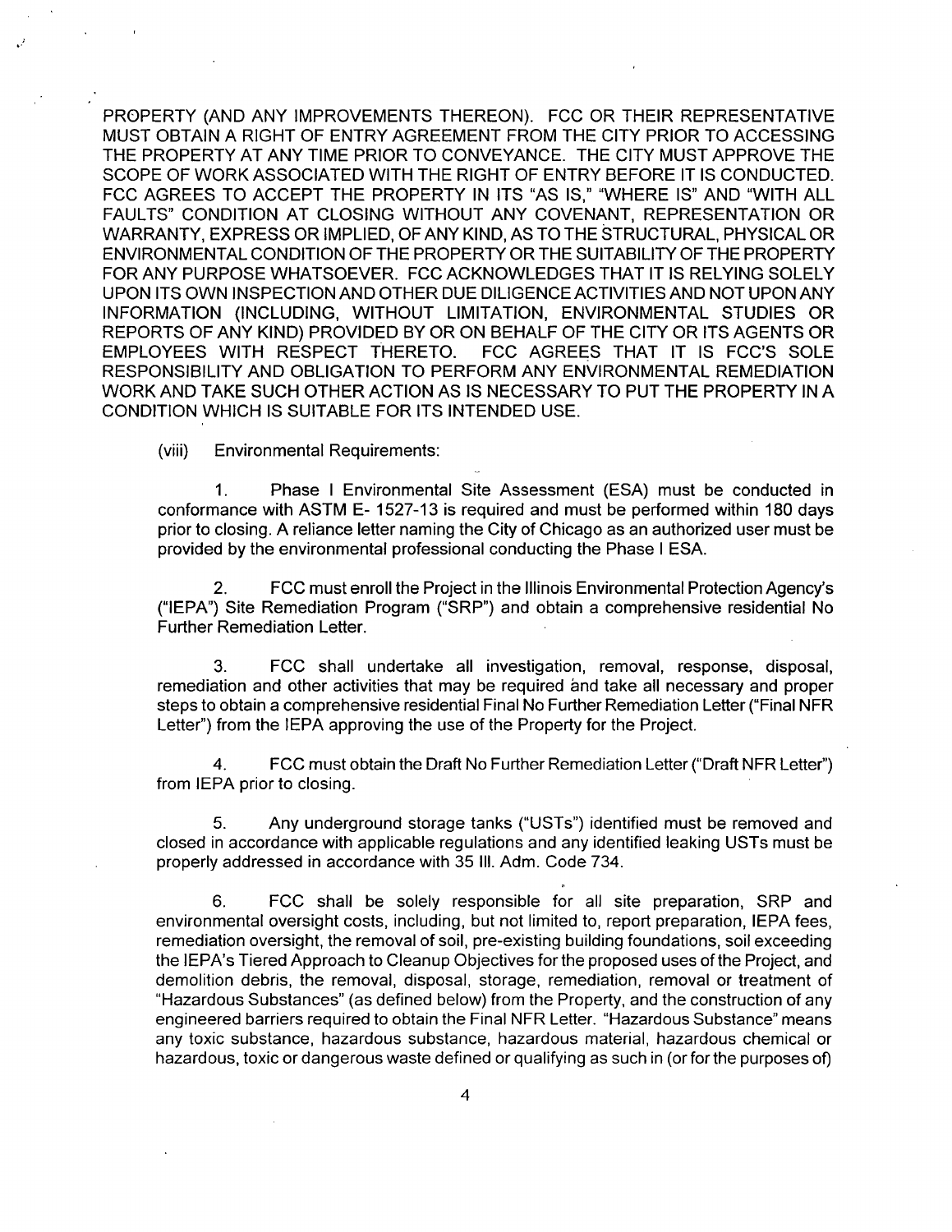any Environmental Laws, or any pollutant, toxic vapor, or contaminant, and shall include, but not be limited to, petroleum (including crude oil or any fraction thereof), any radioactive material or by-product material, polychlorinated biphenyls and asbestos in any form or condition.

7. The City, acting through 2FM, shall have the right to review and approve in advance all documents submitted to the lEPA under the SRP, as amended or supplemented from time to time, including, without limitation, the Comprehensive Site Investigation Report/Remedial Objectives Report/Remedial Action Report, the Remedial Action Completion Report, the Comprehensive Draft NFR Letter, the Final NFR Letter and any changes thereto.

8. FCC shall promptly transmit to the City copies of all SRP Documents prepared or received after the date hereof, including, without limitation, any written communications delivered to or received from the lEPA or other regulatory agencies with respect to the Remediation Work.

9. FCC acknowledges and agrees that the City will not issue a Certificate of Completion or a Certificate of Occupancy for the Project and occupancy may not occur until the lEPA has issued, and the City has approved, a Final NFR Letter for the Project.

10. FCC must record and abide by the terms and conditions of the Final NFR Letter, including but not limited to the maintenance of all preventative, engineering and institutional controls.

11. FCC must comply with all applicable "Environmental Laws" (as defined below). "Environmental Laws" means any and all Laws (as defined below) relating to the regulation and protection of human health, safety, the environment and natural resources now or hereafter in effect, as amended or supplemented from time to time, including, without limitation, the Comprehensive Environmental Response, Compensation and Liability Act, 42 U.S.C. § 9601 et seq., the Resource Conservation and Recovery Act, 42 U.S.C. § 6901 et seq., the Hazardous Materials Transportation Act, 49 U.S.C. § 5101 et seq., the Federal Water Pollution Control Act, 33 U.S.C. § 1251 et seq., the Clean Air Act, 42 U.S.C. § 7401 et seq., the Toxic Substances Control Act, 15 U.S.C. § 2601 et seq., the Federal Insecticide, Fungicide, and Rodenticide Act, 7 U.S.C. § 136 et seq., the Occupational Safety and Health Act, 29 U.S.C. § 651 et seq., any and all regulations promulgated under such Laws, and all analogous state and local counterparts or equivalents of such Laws, including, without limitation, the Illinois Environmental Protection Act, 415 ILCS 5/1 et seq., and the common law, including, without limitation, trespass and nuisance. "Laws" means all applicable federal, state and local statutes, laws, ordinances, codes, rules, regulations, orders and judgments, including, without limitation, Sections 7-28 and 11-4 ofthe Municipal Code of Chicago relating to waste disposal (collectively, "Laws")

(ix) Release and Indemnification.

1. FCC, on behalf of itself and on behalf of its officers, directors, employees, successors, assigns and anyone claiming by, through or under them (collectively, the "Developer Parties"), or anyone claiming by, through, or under the Developer Parties, hereby releases, relinquishes and forever discharges the City from and against any and all Losses

5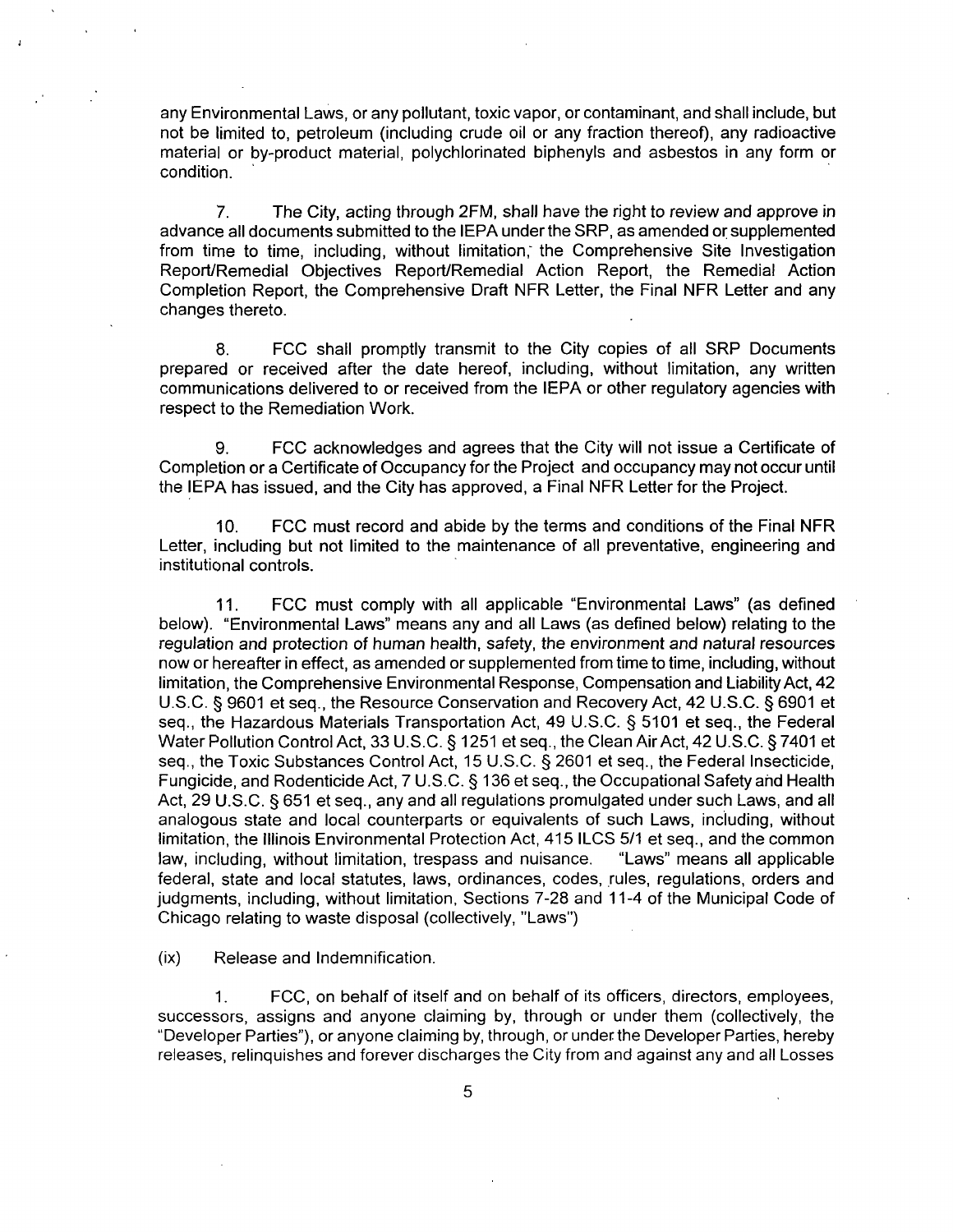which FCC or any of the Developer Parties ever had, now have, or hereafter may have, whether grounded in tort or contract or otherwise, in any and all courts or other forums, of whatever kind or nature, whether known or unknown, arising out of or in any way connected with, directly or indirectly (a) any environmental contamination, pollution or hazards associated with the Property or any improvements, facilities or operations located or formerly located thereon, including, without limitation, any release, emission, discharge, generation, transportation, treatment, storage or disposal of Hazardous Substances, or threatened release, emission or discharge of Hazardous Substances; (b) the structural, physical or environmental condition of the Property, including, without limitation, the presence or suspected presence of Hazardous Substances in, on, under or about the Property or the migration of Hazardous Substances from or to other property, unless the Hazardous Substances migrate from property owned by the City to the Property; (c) any violation of, compliance with, enforcement of or liability under any Environmental Laws, including, without limitation, any Losses arising under CERCLA, and (d) any investigation, cleanup, monitoring, remedial, removal or restoration work required by any federal, state or local governmental agency or political subdivision or other third party in connection or associated with the Property or any improvements, facilities or operations located or formerly located thereon (collectively, "Released Claims"). Furthermore, the Developer shall defend, indemnify, and hold the City harmless from and against any and all Losses which may be made or asserted by any third parties arising out of or in any way connected with, directly or indirectly, any of the Released Claims.

2. The covenant of release set forth in this provision (ix) shall run with the Property, and shall be binding upon all successors and assigns of FCC with respect to the Property, including, without limitation, each and every person, firm, corporation, limited liability company, trust or other entity owning, leasing, occupying, using or possessing any portion of the Property under or through FCC following the date of the Deed. FCC acknowledges and agrees that the foregoing covenant of release constitutes a material inducement to the City's conveying the Property to FCC, and that, but for such release, the City would not have agreed to convey the Property to FCC for the Purchase Price. It is expressly agreed and understood by and between FCC and the City that, should any future obligation of FCC, or any of the Developer Parties, arise or be alleged to arise in connection with any environmental, soil or other condition of the Property, neither FCC, nor any of the Developer Parties, will assert that those obligations must be satisfied in whole or in part by the City because this provision (ix) contains a full, complete and final release of all such claims.

3. This provision (ix) shall survive the closing of the City's conveyance of the Property to FCC and any termination of the Loan agreement (regardless of the reason for such termination).

(x) Reconveyance Deed. Prior to the City's conveyance of the City Property to FCC, FCC shall deliver to the City a special warranty deed for the City Property in recordable form naming the City as grantee, for possible recording in the event FCC defaults under the Loan or the tax credit regulatory agreement(s), and such default is not cured in accordance with the terms of the Loan or the regulatory agreement(s).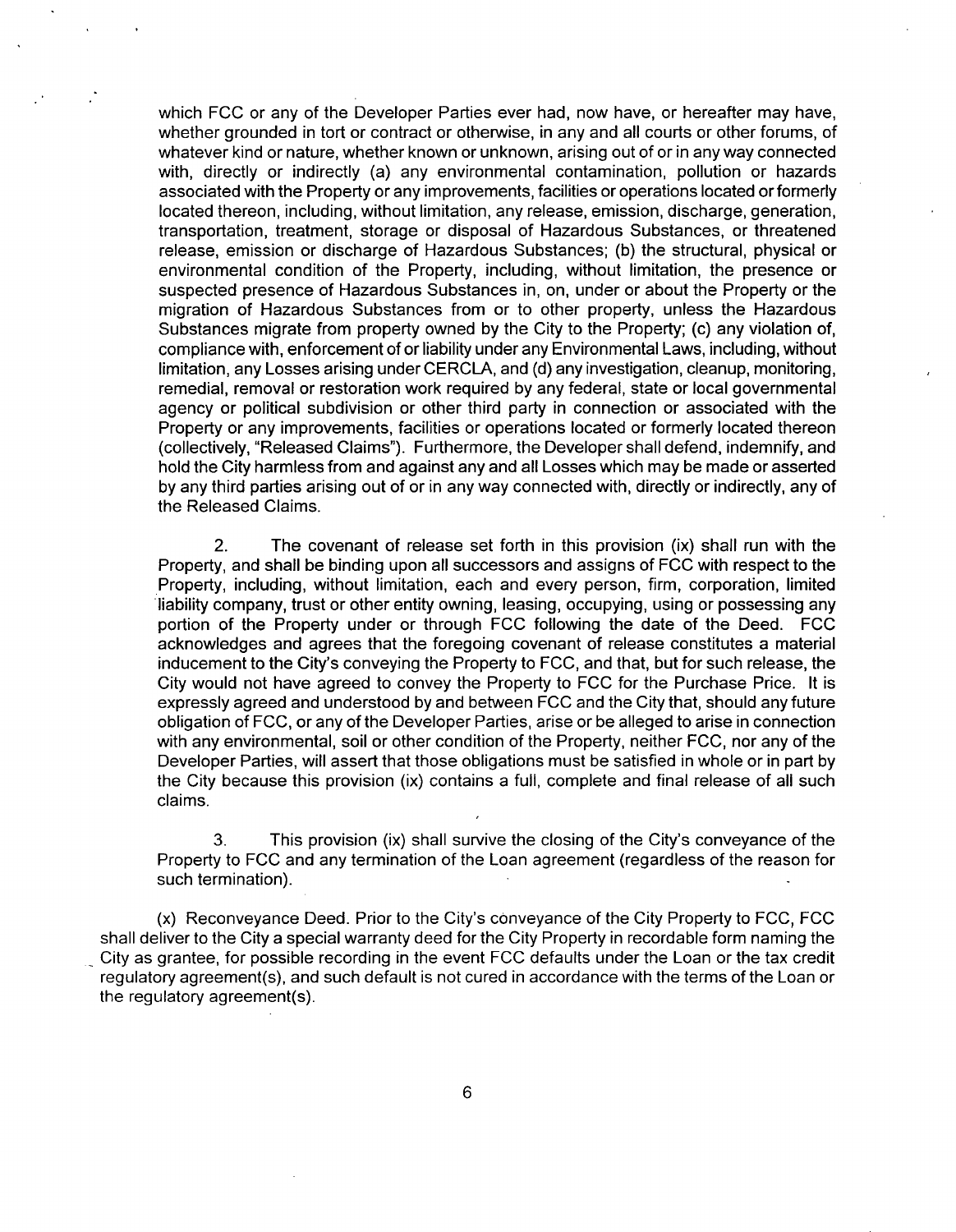SECTION 6. Donation Tax Credits. The City hereby approves the conveyance of the City Property. The conveyance of the City Property is approved as a donation to FCC from the City under the Donation Tax Credit Program in connection with the Project. The Authorized Officer is hereby authorized to transfer the tax credits allocated to the City under the Donation Tax Credit Program in connection with the conveyance of the City Property to an entity satisfactory to the Authorized Officer on such terms and conditions as are satisfactory to the Authorized Officer (the "Transfer"). The proceeds, if any, received by the City in connection with the Transfer are hereby appropriated, and the Authorized Officer is hereby authorized to use such proceeds, to make a grant to FCC, in his or her sole discretion, for use in connection with the Project (the "Grant"). Upon the execution and receipt of proper documentation, the Authorized Officer is hereby authorized to disburse the proceeds of the Grant to FCC. لدار الأنجم

SECTION 7. Severance. To the extent that any ordinance, resolution, rule, order or provision of the Municipal Code of Chicago, or part thereof, is in conflict with the provisions of this ordinance, the provisions of this ordinance shall control. If any section, paragraph, clause or provision of this ordinance shall be held invalid, the invalidity of such section, paragraph, clause or provision shall not affect any of the other provisions of this ordinance.

SECTION 8. Effective Date. This ordinance shall be effective as of the date of its passage and approval.

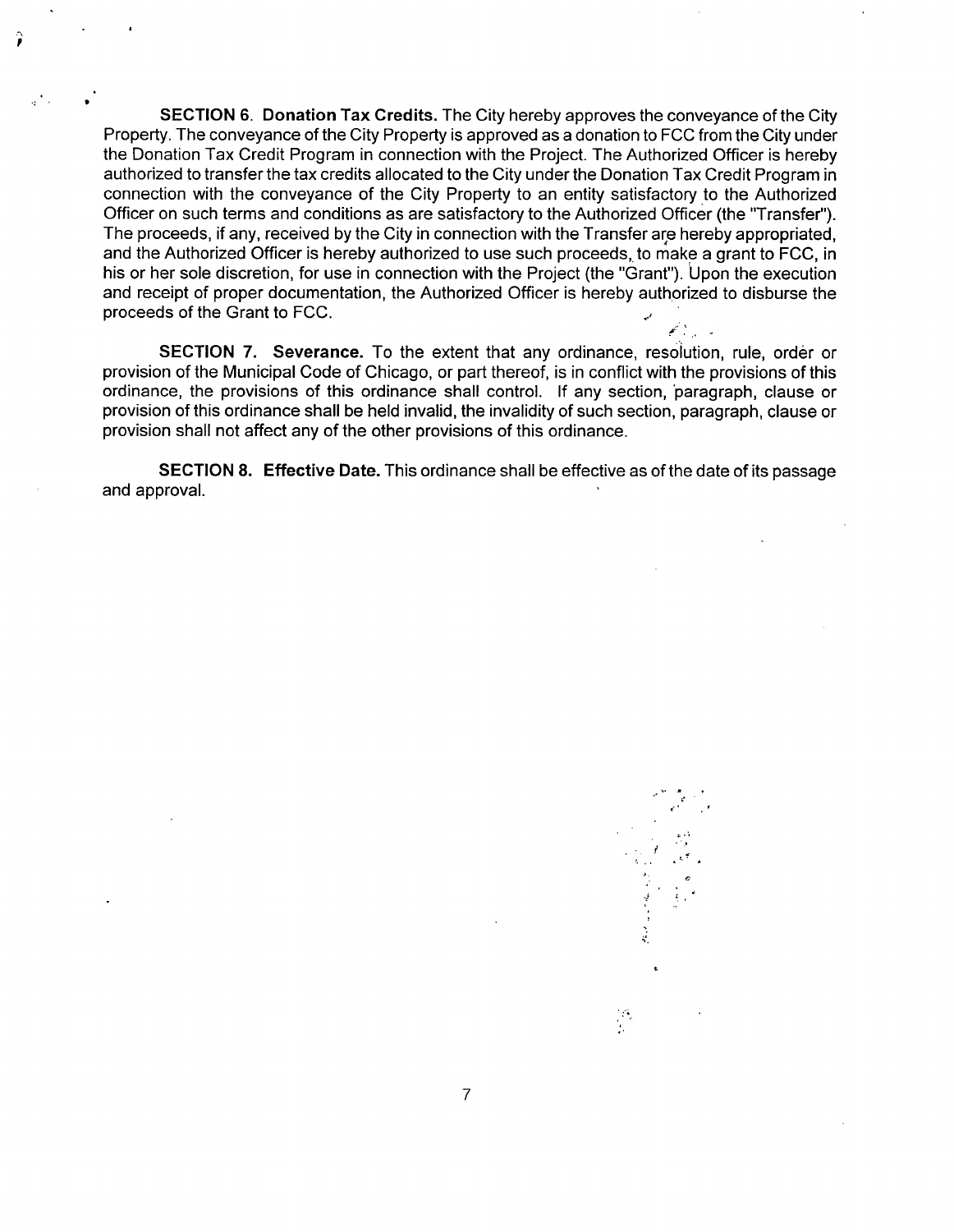#### **EXHIBIT A**

- BORROWER: Brainerd Park Apartments Limited Partnership, an Illinois limited partnership, of which Brainerd Park GP, LLC, an Illinois limited liability company, is the sole general partner (of which Full Circle Communities, Inc., an Illinois notfor-profit corporation, is the managing member and Christian Community Health Center, an Illinois not-for-profit corporation, is a member), and others to be hereafter selected as the limited partners.
- PROJECT: Acquisition of land and construction of a building containing approximately 36 residential dwelling units to be located generally at 8902-56 South Loomis Street in Chicago, Illinois, for low- and moderate-income families, together with certain common areas and parking.

LOAN: Source: Amount: Term: Interest: Security: Multi-Family Program Funds Not to exceed \$1,900,000 Not to exceed 32 years Zero percent per annum Non-recourse loan; mortgage (the "City Mortgage") on the Property

#### ADDITIONAL FINANCING 1.

| Amount:<br>Term: | Not to exceed \$6,000,000 (the "Bridge Loan")<br>Not to exceed 30 months, or another term acceptable                                                                                                |
|------------------|-----------------------------------------------------------------------------------------------------------------------------------------------------------------------------------------------------|
| Source:          | to the Authorized Officer<br>Capital One, or another entity acceptable to the                                                                                                                       |
|                  | <b>Authorized Officer</b>                                                                                                                                                                           |
| Interest:        | A variable rate of interest not to exceed a rate<br>calculated as 30-day LIBOR plus two and one-half<br>percent (2.50%) per annum, or another interest rate<br>acceptable to the Authorized Officer |
| Security:        | Mortgage on the Property senior to the lien of the City<br>Mortgage, and/or such other security acceptable to<br>the Authorized Officer                                                             |

| 2. | Amount:   | Not to exceed \$1,300,000                                                                                                                     |
|----|-----------|-----------------------------------------------------------------------------------------------------------------------------------------------|
|    | Term∶     | Not to exceed 20 years, or another term acceptable to                                                                                         |
|    |           | the Authorized Officer                                                                                                                        |
|    | Source:   | IFF, or another entity acceptable to the Authorized<br>Officer                                                                                |
|    | Interest: | A fixed rate of interest not to exceed six percent (6%)<br>per annum, or another interest rate acceptable to the<br><b>Authorized Officer</b> |
|    | Security: | A mortgage on the Property senior to the City<br>Mortgage, or such other security acceptable to the<br><b>Authorized Officer</b>              |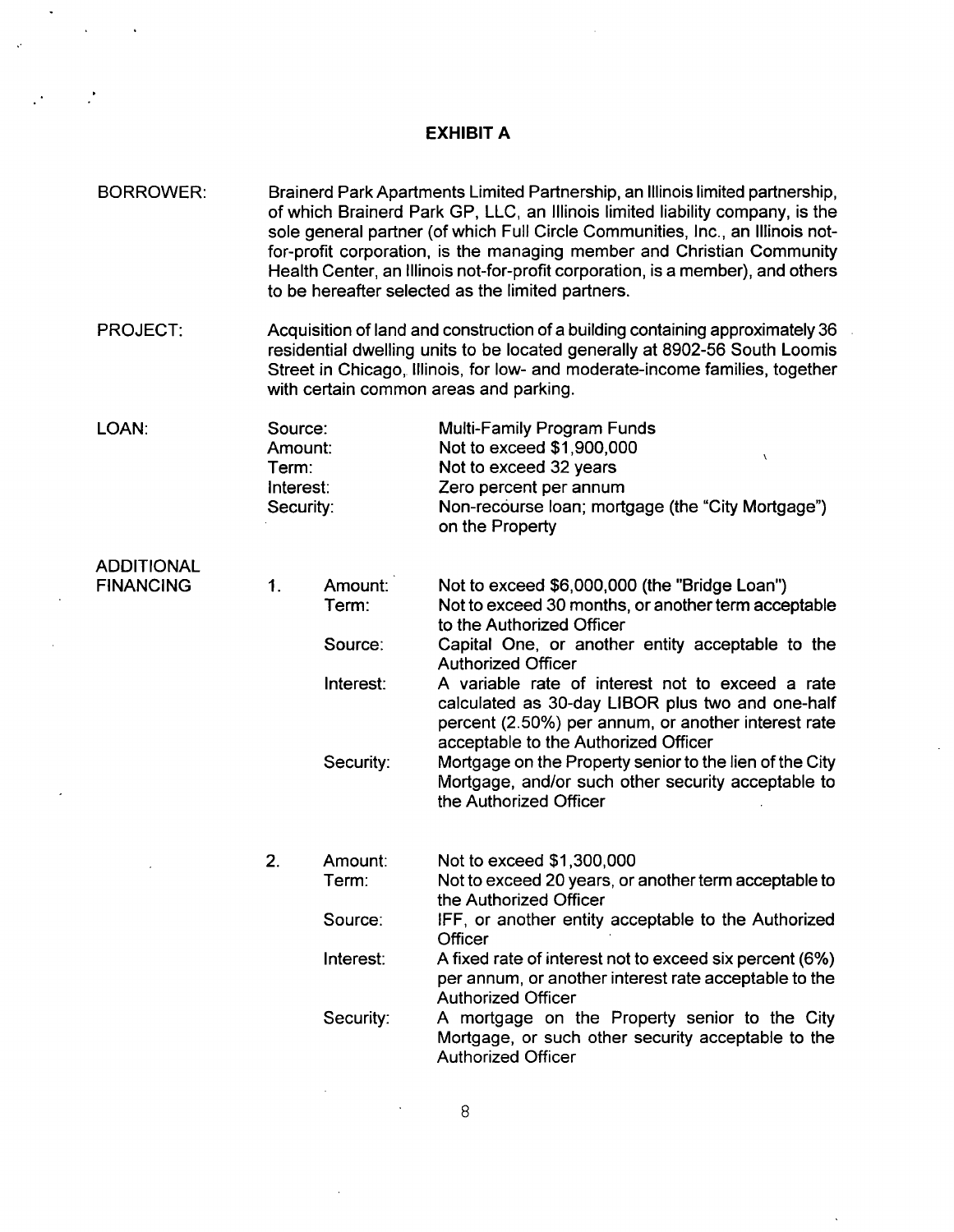Interest: Any loan shall carry a fixed rate of interest not to exceed seven percent (7%) per annum, or another interest rate acceptable to the Authorized Officer Security: Any loan to be secured by a mortgage on the Property to be junior to the lien of the City Mortgage, Recapture Mortgage, or such other security acceptable to the Authorized Officer

 $7.$ Amount: Approximately \$100<br>Source: General Partner, or a General Partner, or another source acceptable to the Authorized Officer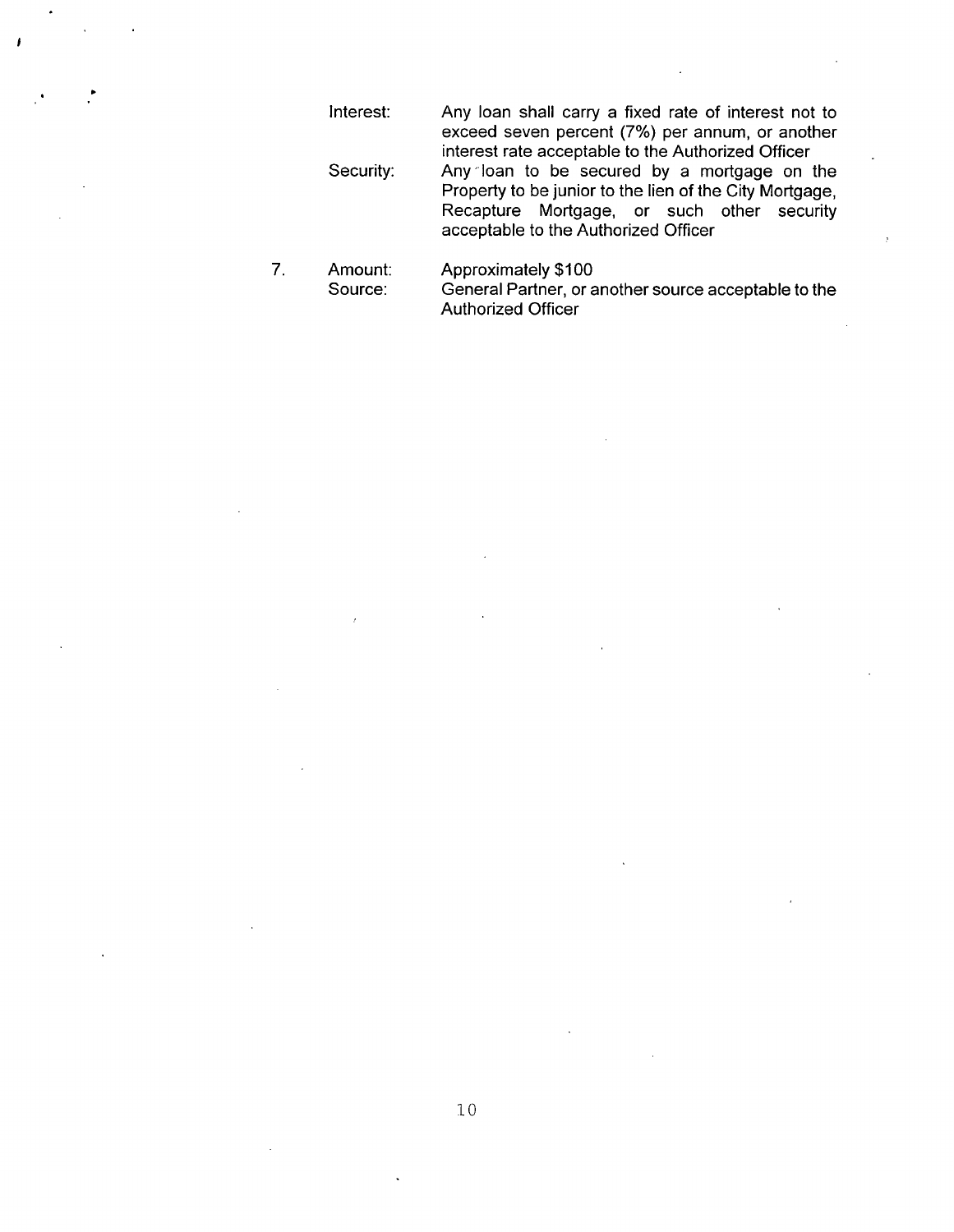$3.$ Low-Income Housing Tax **Credit** ("LIHTC") Proceeds: Approximately \$7,239,337, all or a portion of which may be paid on a delayed basis, and all or a portion of which may be used to retire the Bridge Loan To be derived from the syndication of a LIHTC Source: allocation of approximately \$670,376 by the City  $\overline{4}$ . Amount: Approximately \$516,250 Not to exceed 32 years, or another term acceptable to Term: the Authorized Officer Source: Capital contribution by the General Partner to the Borrower or a loan or loans from FCC to the Borrower or any combination of the foregoing, derived from the proceeds of the transfer of Donation Tax Credits in connection with the Project, or another source acceptable to the Authorized Officer Interest: Any loan shall carry a fixed rate of interest not to exceed seven percent (7%) per annum, or another interest rate acceptable to the Authorized Officer Any loan to be secured by a mortgage on the Security: Property to be junior to the lien of the City Mortgage  $5.$ Amount: Approximately \$123,892 Not to exceed 32 years, or another term acceptable to Term: the Authorized Officer Capital contribution by the General Partner to the Source: Borrower or a loan or loans from FCC to the Borrower or any combination of the foregoing, derived from the proceeds of a grant from the Illinois Department of Commerce and Economic Opportunity, or another source acceptable to the Authorized Officer Any loan shall carry a fixed rate of interest not to Interest: exceed seven percent (7%) per annum, or another interest rate acceptable to the Authorized Officer Any loan to be secured by a mortgage on the Security: Property to be junior to the lien of the City Mortgage 6. Amount: Approximately \$540,000 Term: Not to exceed 32 years, or another term acceptable to the Authorized Officer Capital contribution by the General Partner to the Source: Borrower or a loan or loans from FCC to the Borrower or any combination of the foregoing, derived from the proceeds of a Federal Home Loan Bank grant through the Affordable Housing Program, or another source acceptable to the Authorized Officer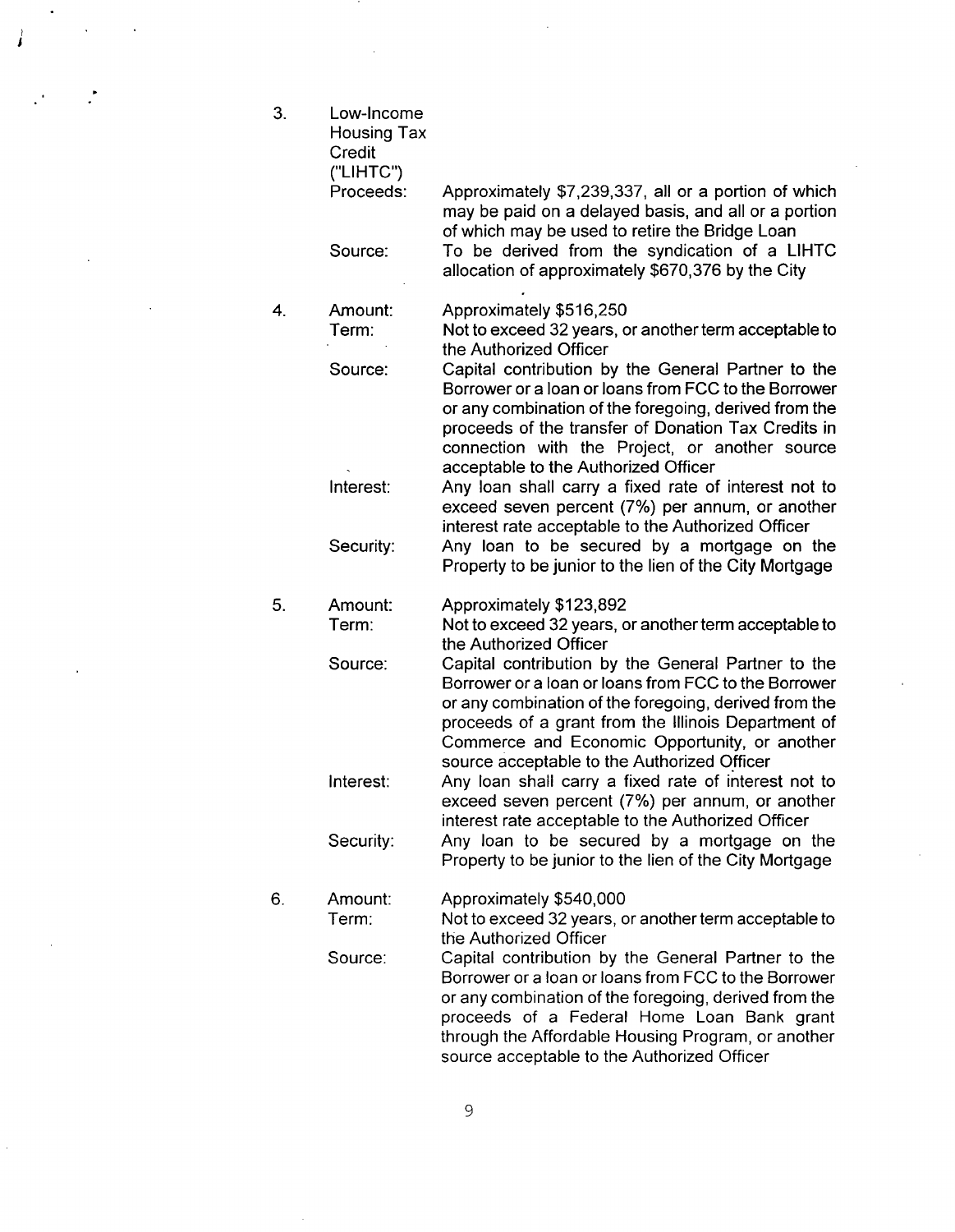# **EXHIBIT B LEGAL DESCRIPTION OF CITY PROPERTY (Subject to Final Title and Survey)**

LOT 1 (EXCEPT THE NORTH 42.50 FEET THEREOF) AND ALL OF LOTS 2 TO 12, INCLUSIVE, IN BLOCK 9 IN E.L BRAINER'S SUBDIVISION OF TELFORD BURNHAM'S SUBDIVISION (EXCEPT BLOCKS 1 AND 8 THEREOF) OF THE WEST HALF OF THE NORTHWEST QUARTER OF SECTION 5, TOWNSHIP 37 NORTH, RANGE 14, EAST OF THE THIRD PRINCIPAL MERIDIAN, IN COOK COUNTY, ILLINOIS.

Commonly known as: 8902-8956 South Loomis Street, Chicago, Illinois

P.I.N.s: 25-05-119-016-0000

25-05-119-018-0000 25-05-119-019-0000 25-05-119-020-0000 25-05-119-021-0000 25-05-119-022-0000 25-05-119-023-0000 25-05-119-026-0000 25-05-119-027-0000 25-05-119-028-0000 25-05-119-030-0000 25-05-119-031-0000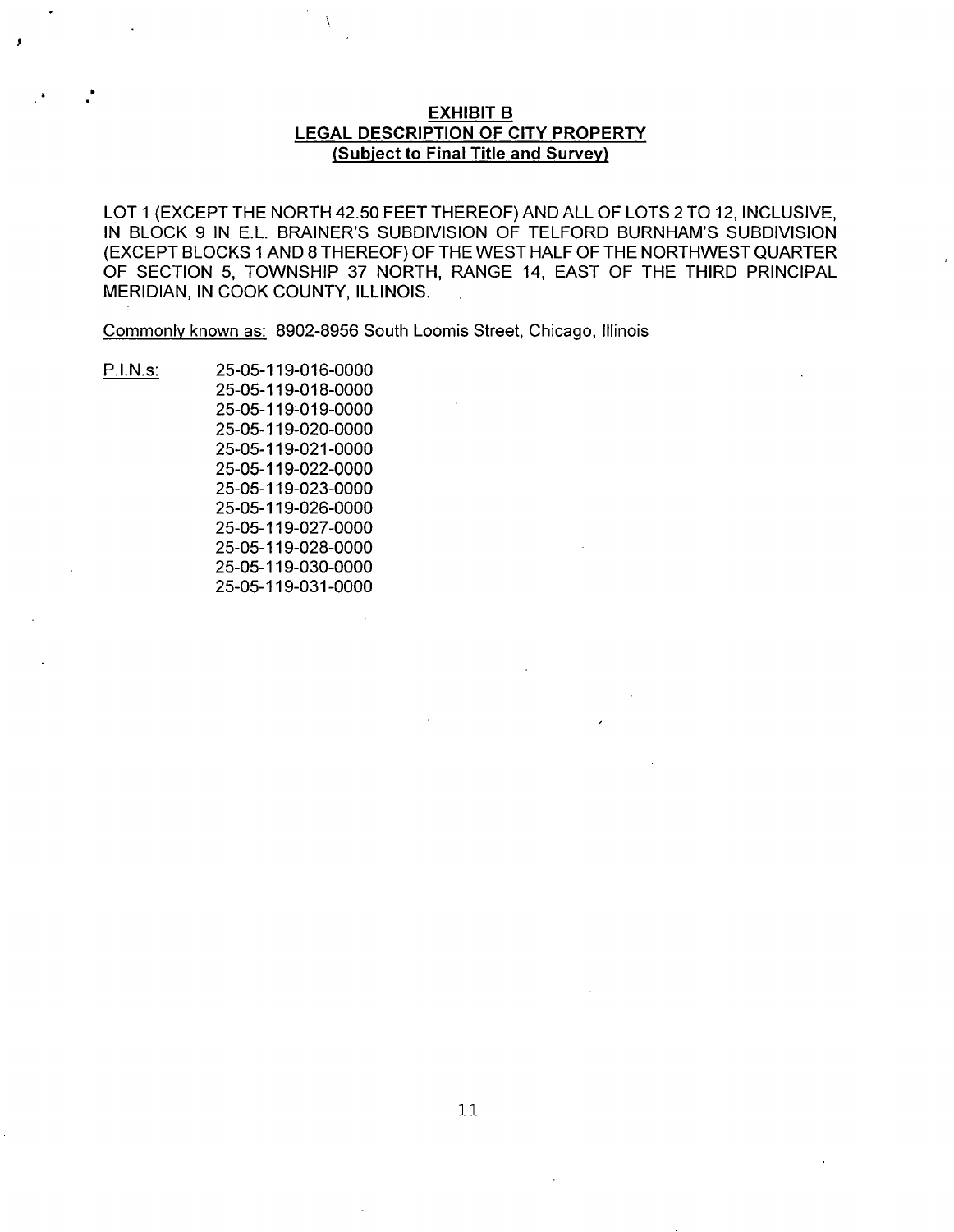



 $F1V$ 

## OFFICE OF THE MAYOR

CITY OF CHICAGO

RAHM EMANUEL MAYOR

 $\pmb{\mathsf{f}}$ 

 $\mathcal{S}^{\prime}$ 

March 29, 2017

# TO THE HONORABLE, THE CITY COUNCIL OF THE CITY OF CHICAGO

Ladies and Gentlemen:

At the request of the Commissioner of Planning and Development, I transmit herewith ordinances authorizing the conveyance of city-owned property, together with the execution of multi-family loan agreements.

Your favorable consideration of these ordinances will be appreciated.

Very truly yours,

Emanuel

Mayor

Brainerd Perk Apt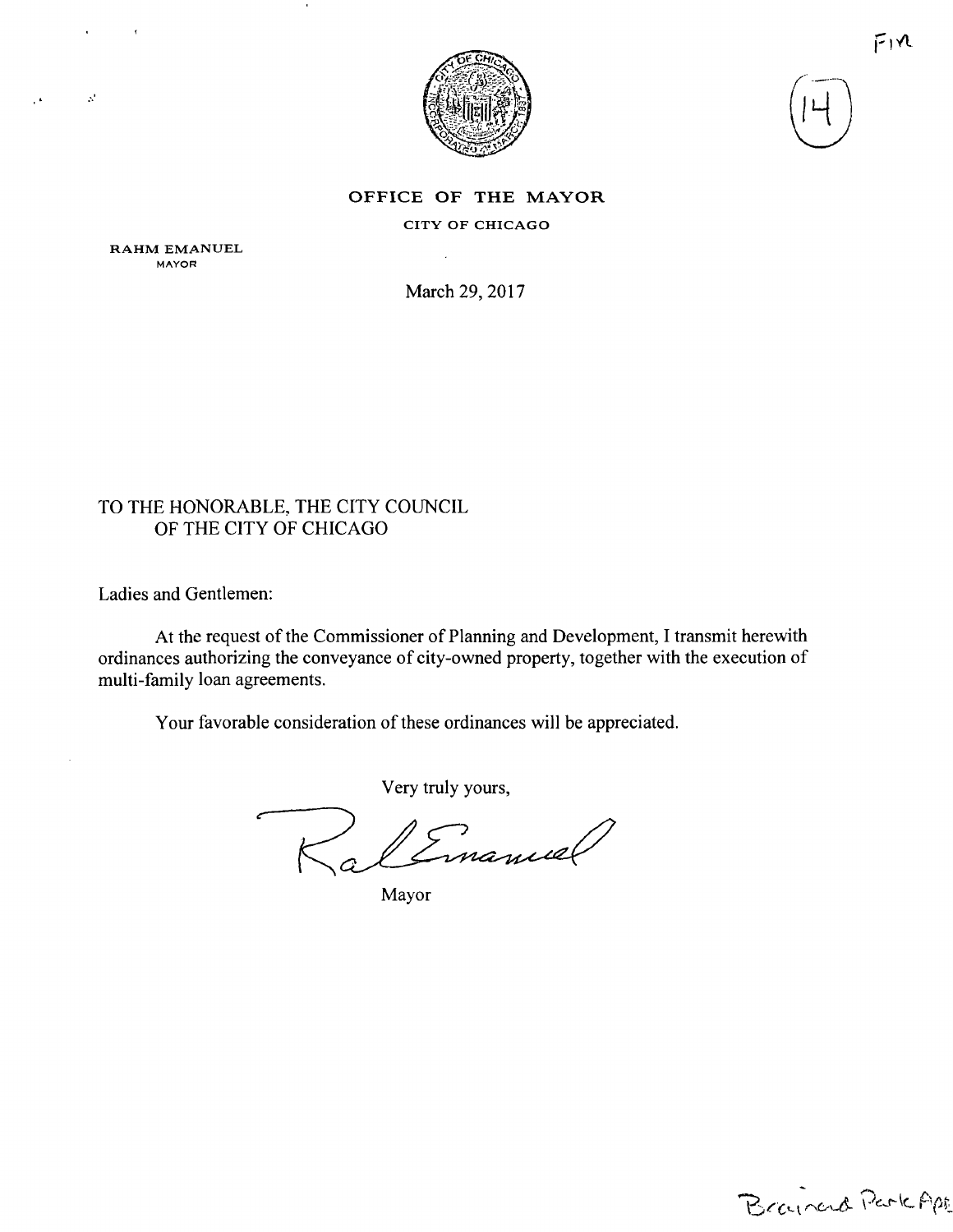# **CHICAGO April 19.2017**

**To the President and Members of the City Council:** 

# **Your Committee on Finance having had under consideration**

An ordinance authorizing the Commissioner of the Department of Planning and Development to enter into and execute a Loan Agreement with Brainerd Park Apartments Ltd. Partnership.

02017-3021

Amount of Loan not to exceed: \$1,900,000

Having had the same under advisement, begs leave to report and recommend that your Honorable Body pass the proposed Ordinance Transmitted Herewith

**This recommendation was concurred in by**   $(a$  viva voce vote of members of the committee with dissenting vote(s).

**espectfuUy submitted**   $\int$  and **(signed)** 

**Chairman**